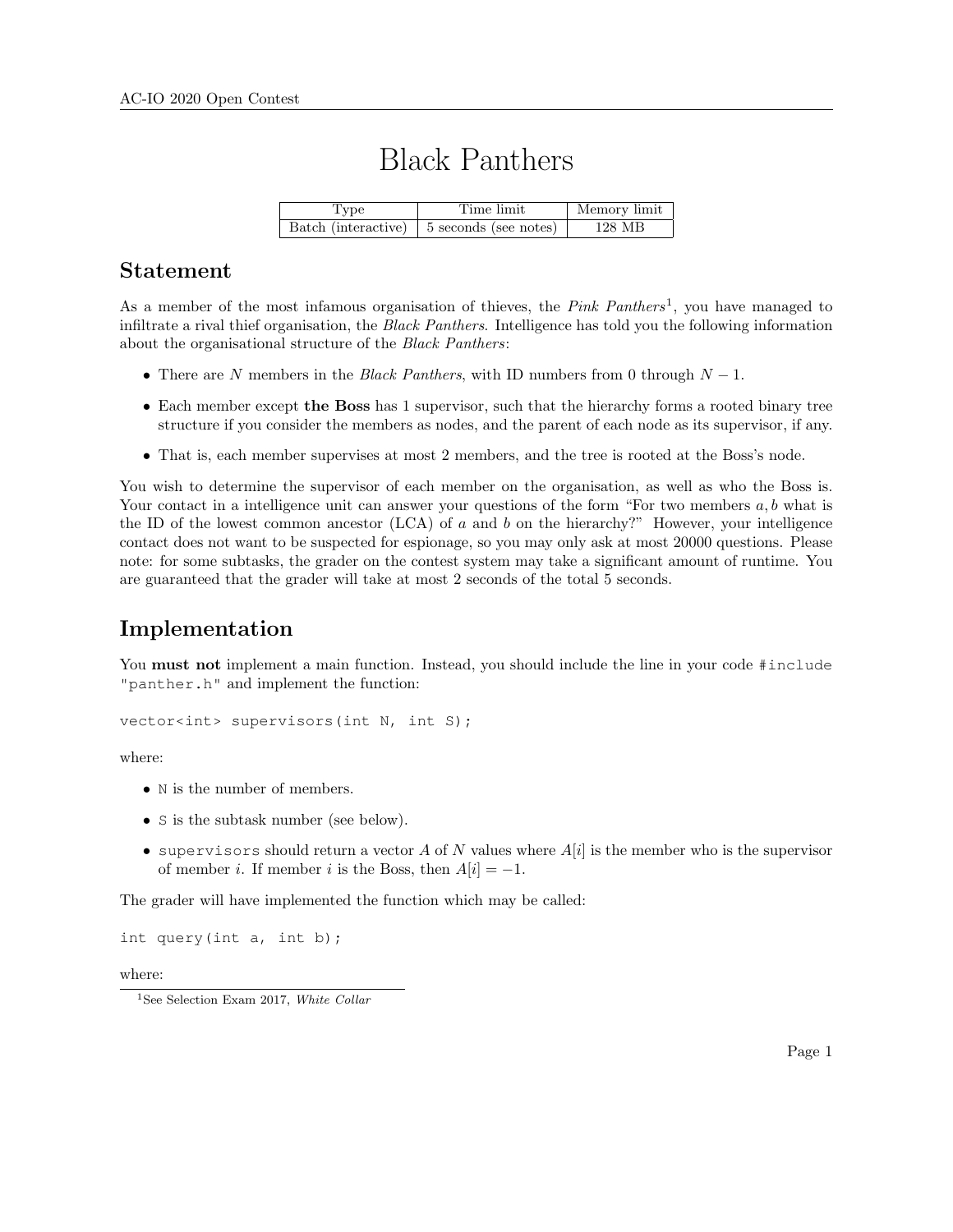- a, b are the member IDs you wish to query.
- query will return the member ID of the lowest common ancestor.

When judging, supervisors will be called exactly once at the beginning.

#### Experimentation

The source files panther.h and grader.cpp are provided for you to experiment on your machine. Please note that the grader used for judging may have different behaviour to the provided grader.

Compile your solution with:

g++ -std=c++11 -O2 -Wall -static panther.h sol.cpp grader.cpp -o panther

### Sample Grader

The sample grader reads the input in the following form: Line 1:  $N S$ **Line 2:**  $P_0$   $P_1$  ...  $P_{N-1}$ 

Here  $P_i$  is the supervisor of member i, and if i is the Boss then  $P_i = -1$ . S is the subtask number. The sample grader will then execute the aforementioned interaction procedure and print 2 lines: Line 1: The number of queries used.

Line 2: The values of the vector returned by supervisors  $A[0] \dots A[N-1]$ .

## Subtasks and Constraints

For all subtasks:

- $1 \leq N \leq 10^3$
- $1 \leq S \leq 4$  (see below)
- The organisational structure forms a binary tree

#### Subtasks

| Number Points |    | Max N | Other Constraints                     |
|---------------|----|-------|---------------------------------------|
|               | 29 | 200   | None                                  |
|               | 14 | 1000  | $P_i \neq P_j$ for $i \neq j$         |
| -3            | 17 | 1000  | $P_i \leq i$ for all i and $P_0 = -1$ |
|               | 40 | 1000  | None                                  |

In addition, the grader for subtask 3 will be guaranteed to have a predetermined answer before the function supervisors is called. In other words, it will not be adaptive.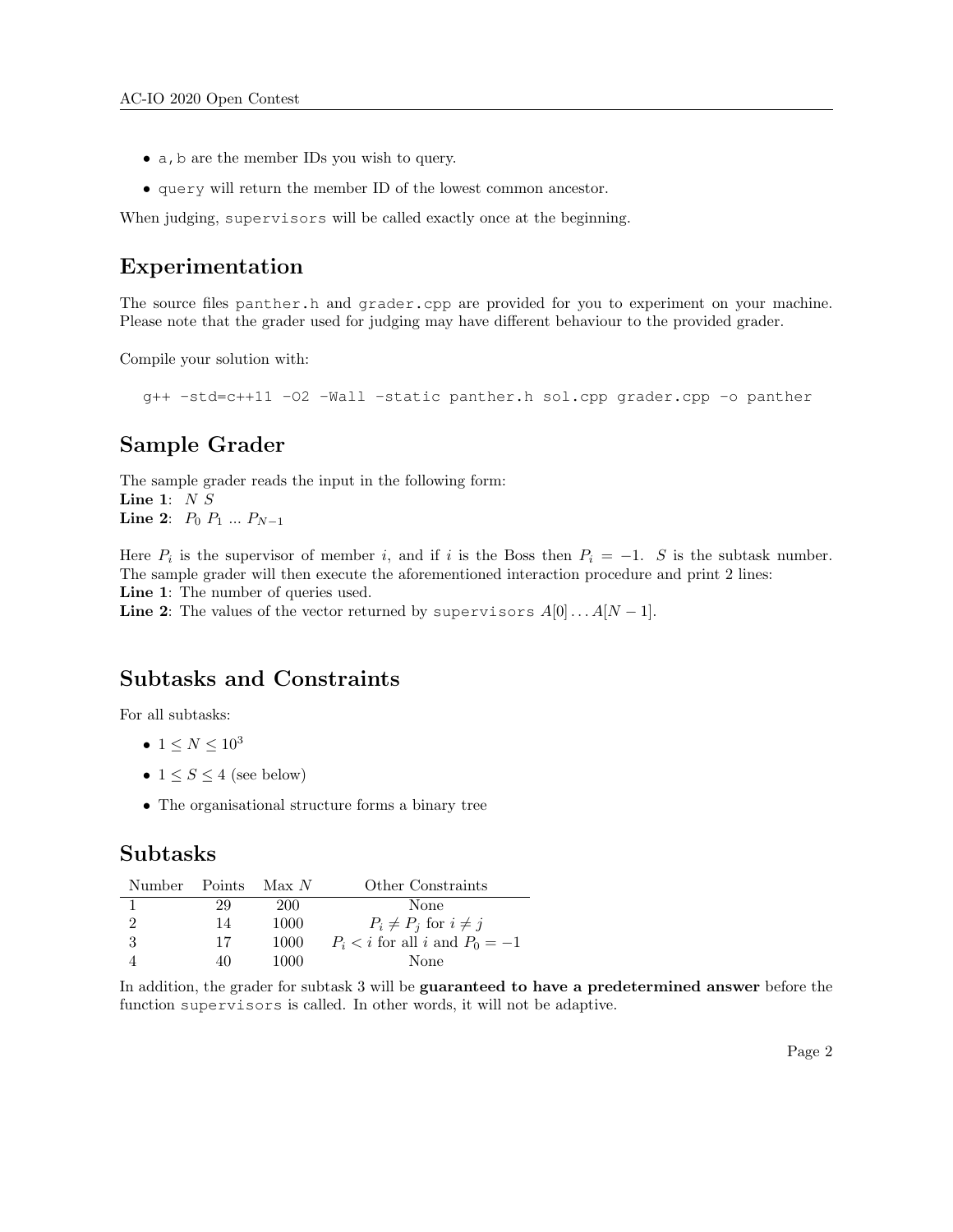# Scoring

- For each test case if your function returns a incorrect hierarchy or uses more than 20000 queries it will be judged as wrong answer and receive 0 for the corresponding subtask.
- For subtasks 1,2 and 3, if your function returned the correct hierarchy in at most 20000 queries for each testcase, you will gain all the points for that subtask.
- Subtask 4 is scored via sliding scale. Let Q be the maximum number of queries used in a testcase in subtask 4. If  $16000 < Q \le 20000$  then your score is 8. Otherwise your score for subtask 4 is linearly interpolated, with  $Q = 10000$  scoring 40 points and  $Q = 16000$  scoring 16. Formally, your score  $S(Q)$  is such that

$$
S(Q) = \begin{cases} 40 & Q \le 10000 \\ 40 - \frac{24(Q - 10000)}{6000} & 10000 < Q \le 16000 \\ 8 & 16000 < Q \le 20000 \\ 0 & Q > 20000 \end{cases}
$$

## Sample Grader Input and Sample Session

The sample grader reads from standard input: 5 1 -1 0 0 1 1 The sample grader writes to standard output: 3 -1 0 0 1 1

| Grader                 | Program        | Description                                                                                                   |
|------------------------|----------------|---------------------------------------------------------------------------------------------------------------|
| supervisors(5, 1)      |                | The grader calls the function.                                                                                |
| returns 0<br>returns 1 | query(0, 1)    | Member 0 is supervisor of member 1.                                                                           |
|                        | query(3, 4)    | Member 1 supervises members 3 and 4                                                                           |
|                        | query $(4\ 2)$ | Member 0 supervises member 2. Member 0 also su-<br>pervises member 1, who is the supervisor of mem-<br>ber 4. |
| returns 0              |                |                                                                                                               |

Ends interaction Returns [-1,0,0,1,1]

Here is what the sample input looks like: